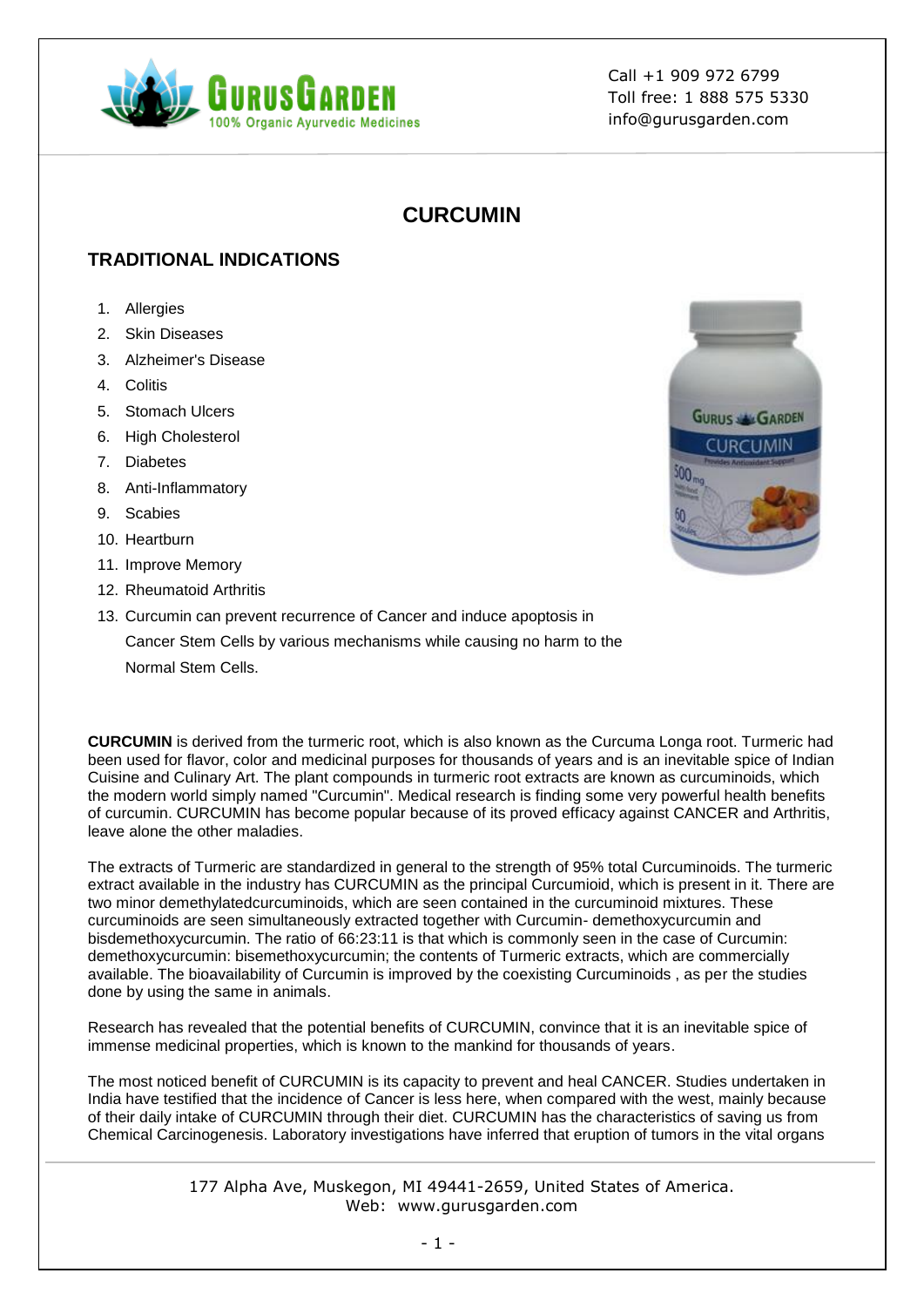

such as colon; breasts and skin are prevented by CURCUMIN.

CURCUMIN has got more than a dozen protocols to fight against Cancer. It has got the unique peculiarity of not only being ANTICARCINOGENIC but also remaining non toxic too. More over CURCUMIN virtually inhibits the entry of chemicals in to the healthy cells, which could remain undamaged.

Japanese Scientistshave enlisted CURCUMIN as a wide spectrum Anti Cancer Agent.

Colorectal Cancer, Gastro intestinal Cancer, lung Cancer, Prostate Cancer and Breast Cancer are hunting the humanity and in this context the utility of CURCUMIN has highest importance.

Anti Oxidant, Anti Parasitic, Anti Microbial, Anti Fungal and Anti Inflammatory properties of this domestic spice deserve special mention and further research.

It is a highly beneficial digestive substance, which is not an expensive carminative.

It is proved that the activity of CURCUMIN can modulate about seven hundred Genes, which is a very rare quality.

CURCUMIN is now known to the world as an effective natural DETOXIFIER, too.

#### CURCUMIN'S OTHER MEDICINAL PROPERTIES OF IMPORTANCE ARE SHOWN BELOW

- 1. CURCUMIN has many powerful bioactive compounds of time tested medicinal properties, utilized by generations toprevent, control and heal their ailments of Viral, Microbial, Bacterial and even heretical origin.
- 2. CURCUMIN is an absolutely natural Anti inflammatory compound, which can positively inhibit most of the molecules that causes inflammation.
- 3. Brain functions are improved and diseases of the brain, including the dreaded Alzheimer's disease are prevented. CURCUMIN raises the level of the brain hormone BDNF, which enhances the growth of fresh neurons and fights against various degenerative developments in the brain.
- 4. It does dramatically improve the Anti oxidant capacity of the body.
- 5. CURCUMIN is effective in lowering the risk of heart disease with multi faceted improvements.
- 6. Prevention of Parkinson's syndrome is another noted benefit.
- 7. Supplementation with CURCUMIN improves ARTHRITIS remarkably.
- 8. Depression is incredibly improved and relapses are evaded.
- 9. Obesity and connected problems are prevented effectively and reduced.
- 10. Joints pains are reduced and effectively controlled.
- 11. Reduction of Triglycerides and cholesterol is attained.
- 12. CURCUMIN is a pain killer, which is as effective as non steroidal anti inflammatory drugs (NSAIDS).
- 13. CURCUMIN can destroy a wide range of tumor cells without hurting the normal healthy cells of the body.
- 14. Ageing and chronic ailments related to the aged are controlled and decelerated.
- 15. It is the unique peculiarity of CURCUMIN that resistance to it will never develop in tumor cells, which are eliminated by CURCUMIN.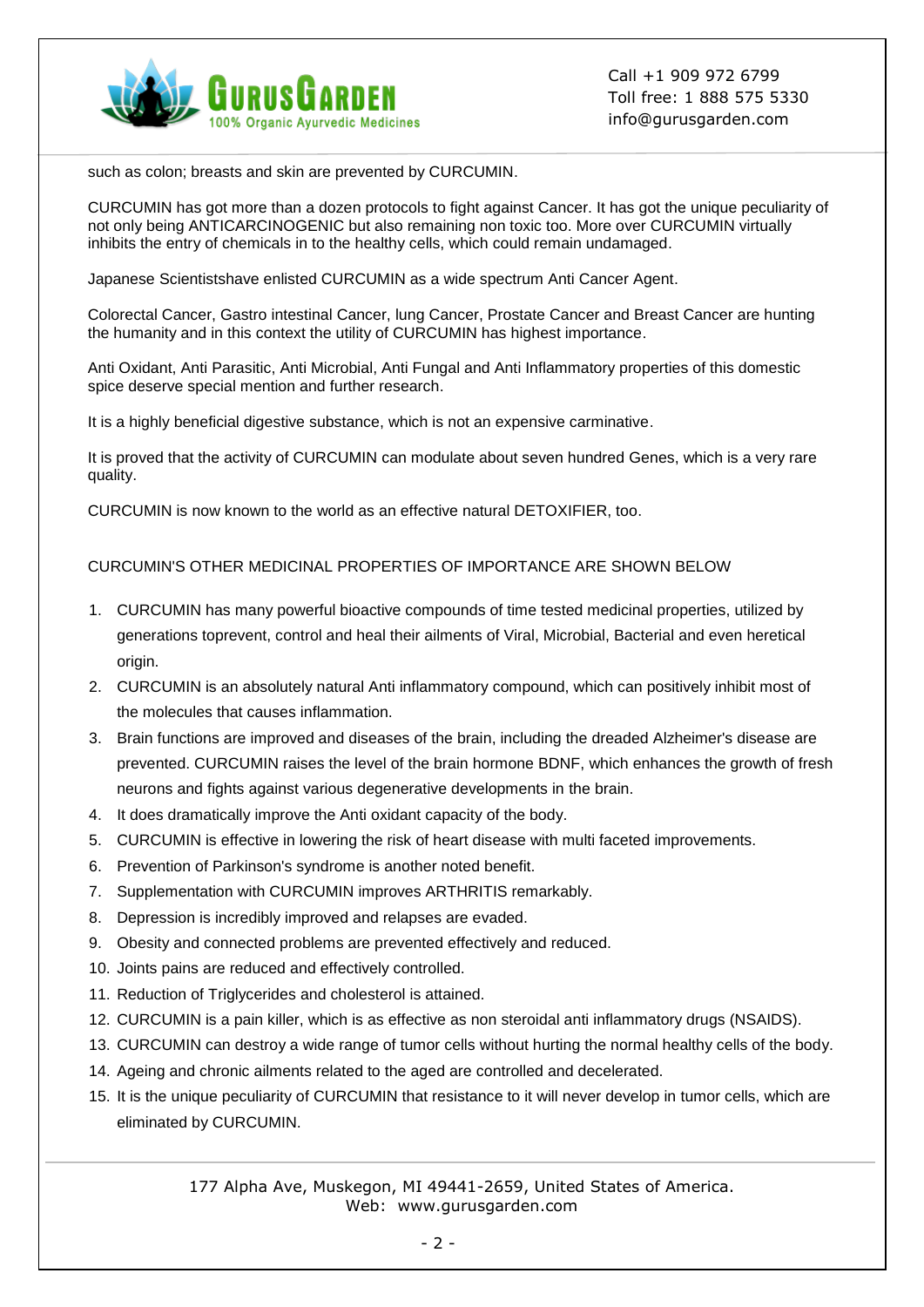

- 16. CURCUMIN has been found to be a potential Vaginal Contraceptive that has been seen used for generations.
- 17. The properties of Atorvastatins are seen present in CURCUMIN.
- 18. HIV inhibitory activity of CURCUMIN is a later finding of researchers, who are of hope that there is much to be utilized in this line.
- 19. CURCUMIN neutralizes free radicals present in the body, whereby it could stimulate antioxidant enzymes.
- 20. Fungal infections, which cannot be treated easily, are prevented, controlled and treated successfully with CURCUMIN.
- 21. The recent study indicates that curcumin can prevent recurrence of Cancer and induce apoptosis in Cancer Stem Cells by various mechanisms while causing no harm to the Normal Stem Cells.

Curcumin is actually doubly beneficial - it acts against cancer stem cells while stimulating normal stem cells function.

It is learnt that CURCUMIN almost passes through the digestive system, due to poor absorption, unless biopirine (piperine) is taken together with it. Piperine is the active ingredient in black pepper, which enhances the bioavailability of CURCUMIN by 2000 percent.

It has been an important element in Indian Ayurvedic Medicine since the nineteenth century B.C. Later, Curcumin has been identified as a substance that is associated with most of the biological activities, and hence the immense benefits, of Turmeric.

CURCUMIN, the active ingredient of Turmeric, the Herbaceous Rhizome, which had been consumed by Indians, Pakistanis, Chinese, Thais, Burmese, Malaysians and Sri Lankans for thousands of years in their daily dishes and availed its potential benefits, is a wonderful nutritional supplement, which should necessarily and regularly be used by one and all for utilizing its miraculous medicinal benefits for a longer life of better health.

### **DOSAGE and DIRECTIONS**



Adults 18 yrs or above, one (1) Capsule twice daily (every 12 hours), in empty stomach with lukewarm water.

For best results, no food should be taken 30 minutes before or after taking CURCUMIN..